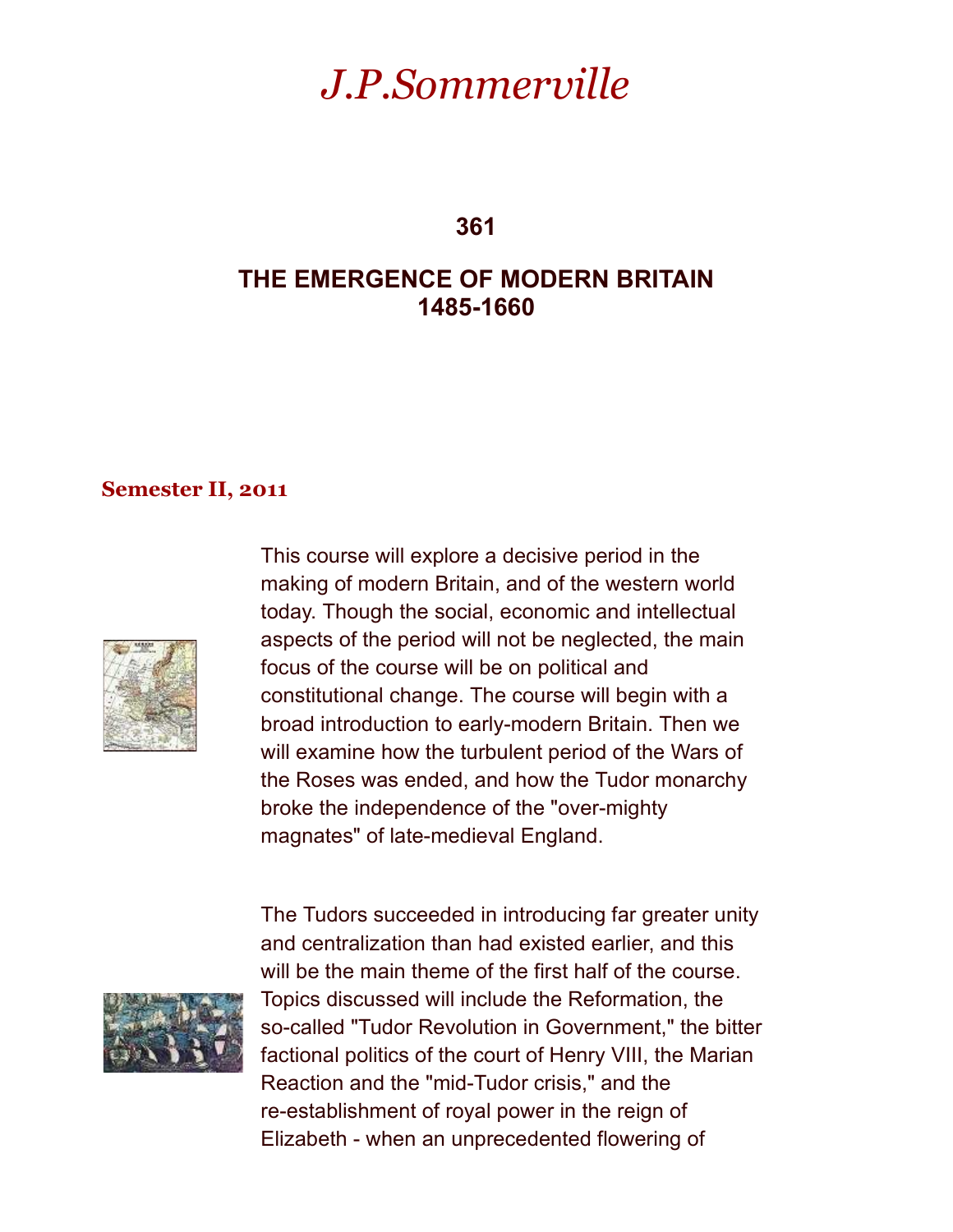English culture took place, and when English sea-power staved off conquest by Catholic Spain.



The succession of James, King of Scots to the English throne in 1603, united the Scottish and English monarchies but the new Stuart dynasty was soon faced with grave problems. The second half of the course will examine the ways in which financial, constitutional and religious issues combined to lead to civil war and to the execution of the King and the introduction of a republic in England in 1649. We will also see how the advent of a military despotism and the proliferation of radical ideas led the English to reintroduce monarchy in 1660.

## **Instructor**: Johann Sommerville Email: jsommerv@wisc.edu Office: Mosse Humanities 5214; Office Hours: Tuesdays 12:45-2, and by appointment. Tel: 263-1863 (Office) Mailbox: 5008 Mosse Humanities

#### **Teaching Assistant:**

Monica Ledesma Email: mledesma@wisc.edu Office: 4268 Mosse Humanities Office Hours: Thursdays 12:15-2:15 PM Tel:: (608) 263-1867 (Office). Mailbox: #4112 Mosse Humanities

The Course schedule gives an outline of this course's content, summaries of the lectures, additional relevant information, and links to other internet sites.

This is a **three or four credit** course for undergraduates, and a **three credit** course for graduate students. If you are registered for the wrong number of credits, please visit your MyUW site and follow the links to update your current course information.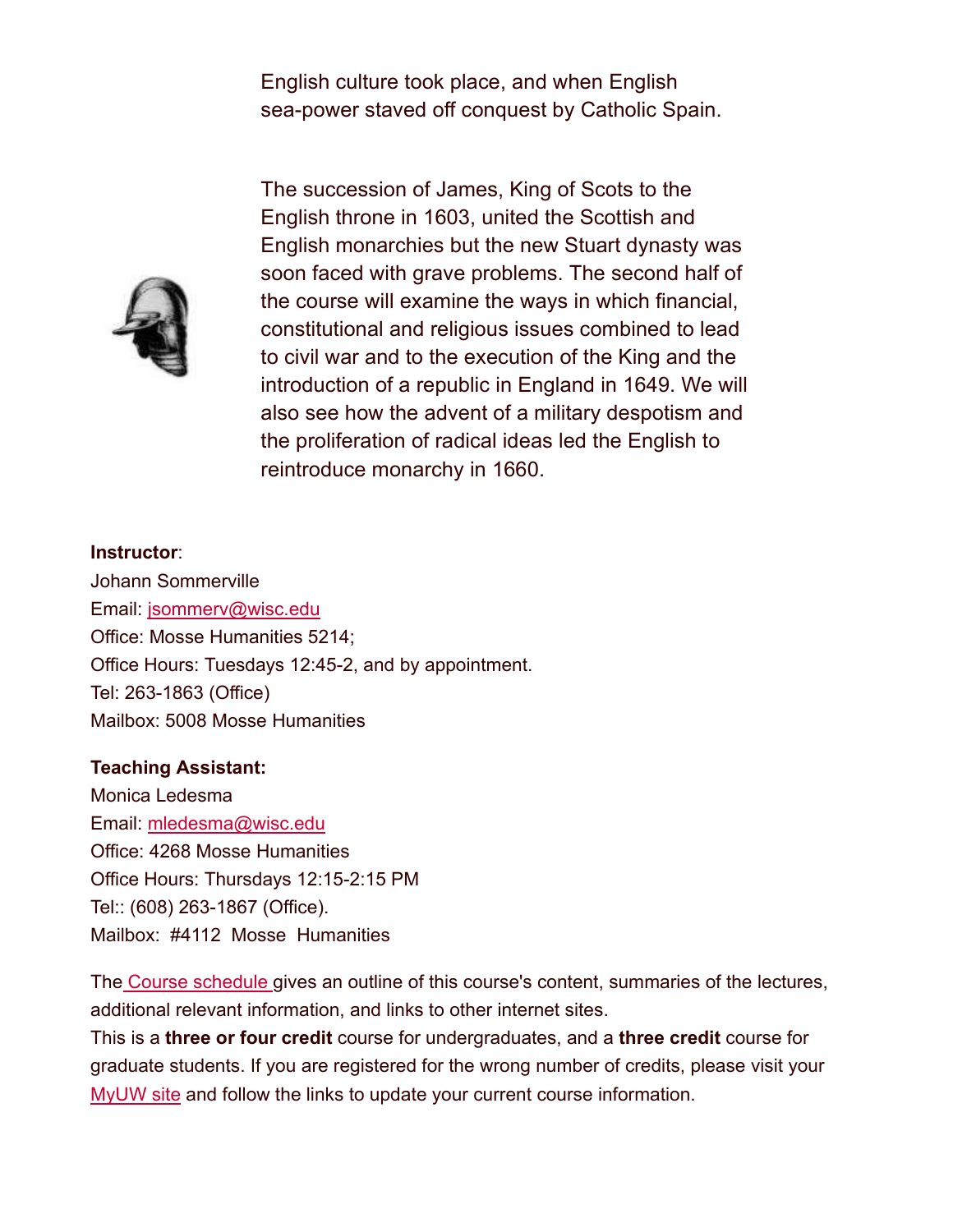#### **Requirements**:

#### **Undergraduates**

- attend lectures (TR, 2:30-3:45, 1111 Mosse Humanities)
- do the required course reading.
- attend discussion section.
- and explore the material on this site by clicking the hyperlinks (starting with Course schedule.)

**Three credit undergraduates** do two midterms (in class on 2/24 and 4/12,) and take the final (7:45AM, Sunday 5/8, place to be announced;)

**Four credit undregraduates** do the same things and also write a term paper (due 3/22 in class.) **Drop the fourth in good time before 3/22 (through MyUW) if you don't get time to do the paper by the deadline; otherwise it can take a lot of time and paperwork to drop the credit.**

Your fourth credit term paper should be double-spaced and about 5-6 pages in length; in addition to the 5-6 pages of text, the paper should also include a bibliography, and references to things you have read, giving your sources, and it should show familiarity with at least two books or articles in addition to the course reading. See this guide on how to cite references in your paper.

The paper should be on either:

(1) Why did the Reformation happen in England, and what effects did it have on English society and government?

(2) What problems confronted Elizabeth I in the course of her long reign, and how successful was she in overcoming them?

(3) What were the causes and consequences of the mid-seventeenth century civil wars? or

(4) another topic, by arrangement by myself or Monica Ledesma.

**Honors students:** same as 3 or 4 credits students, but you do one extra paper; the requirements for this paper are the same as for the fourth credit papers (see above) except that the paper is due on 05/05.

#### Graduate students:

Do 2 term papers (12-15 pp. including notes and bibliography; due 3/22 and 5/5.) Topics by arrangement.

#### **Reading**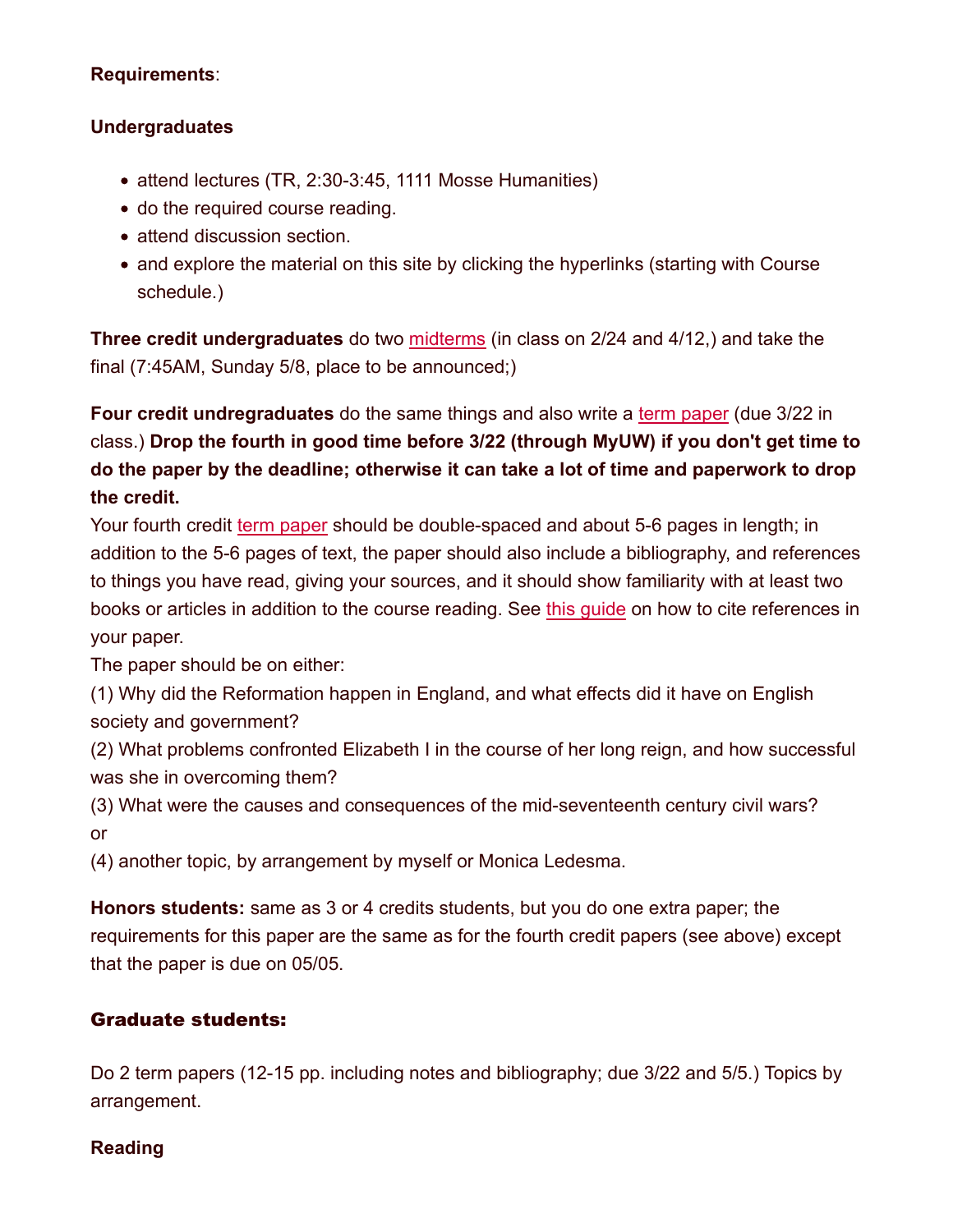Required Texts:

(1) Susan Brigden, *New Worlds, Lost Worlds: the Rule of the Tudors 1485-1603*; Paper; Penguin; 2002 (ISBN-10: 0142001252 or ISBN-13: 978-0142001257.) This is the main textbook for the first half of the course.

(2) Mark Kishlansky, *A Monarchy Transformed: Britain 1603-1714*; Paper; Penguin; 1997 (ISBN-10: 0140148272 or ISBN-13: 978-0140148275 .) Read the first nine chapters. this is the main textbook for the second half of the course.

**NOTE**: you will be given detailed reading assignments in discussion section.

Also read the material and follow the links in the pages on this site, beginning with the Course schedule. Those who are interested, and people writing term papers, could also consult the much larger book list here - - and this search engine . A good collection of biographies is available in the Oxford Dictionary of National Biography .

## **How much are the exams (etc.) worth:**

Undergraduates:

3 credit: discussion section participation and attendance: 20%; each midterm 20%; final 40%. 4 credit: discussion section participation and attendance: 20%; each midterm 15%; final 30%; term paper 20%.

Graduates: 50% for each paper.

## **A note on term papers and the Internet:**

The term paper should cite at least two sources in addition to the course reading. This booklist provides many sources, and others are listed in the footnotes and endnotes of the course reading. Addall is a good link for buying books cheaply. Be careful about using sources from the Internet, as they are not always reliable. As a general rule, use printed, published sources (though it's fine to use them in pdf versions available on the Internet.)

A good guide on questions of style, grammar etc. is available at The Wisconsin Handbook. Finally, be aware that you should be careful to give proper citations for things you take from the Internet or from printed books and articles; take a look at this information on academic misconduct.

[Hints on how to write a good paper]

## **SCHEDULE**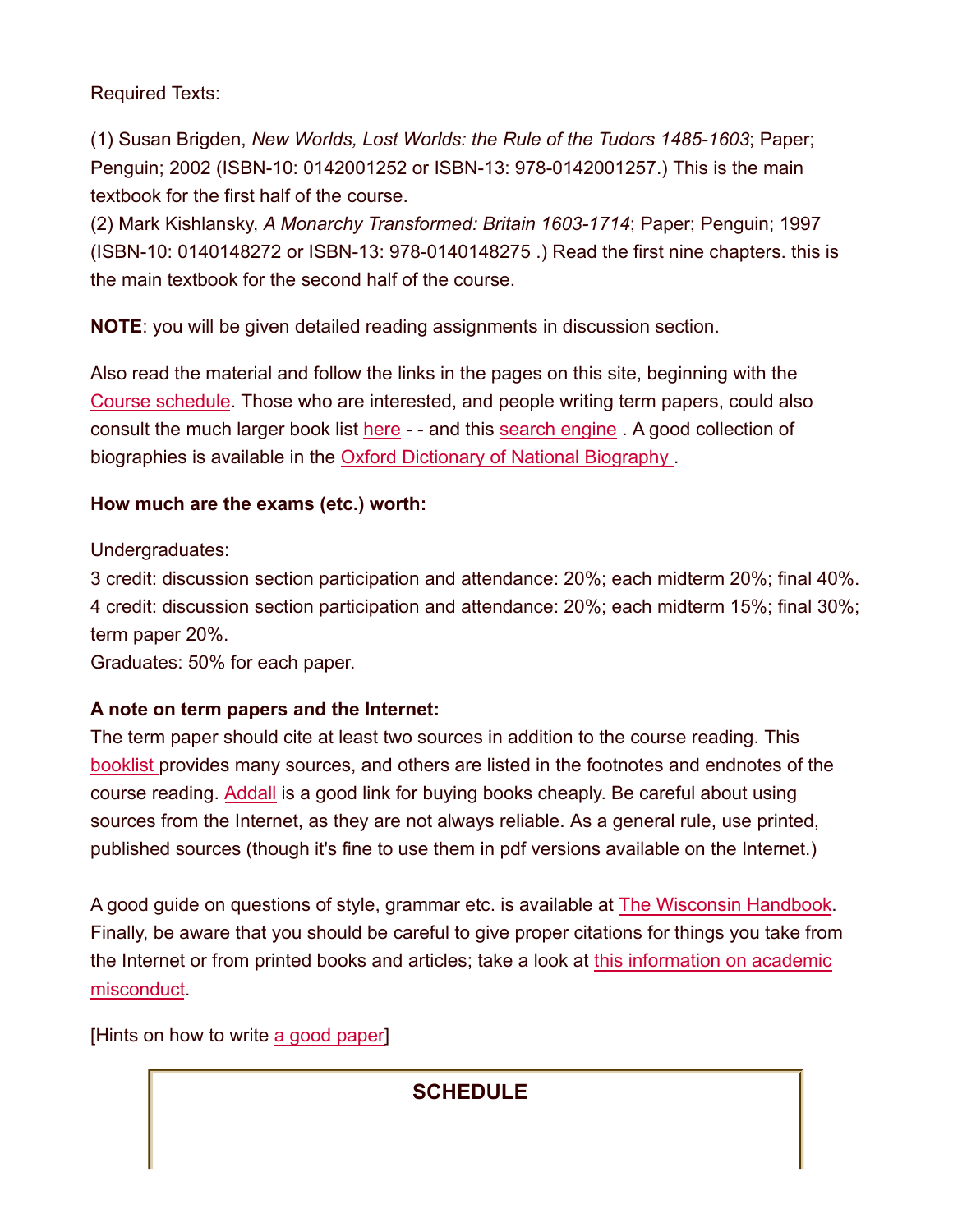| Introduction: (01/18-01/20) |
|-----------------------------|
| (i) Basic factors           |
| (ii) Economy and society    |
| (iii) Government            |

The foundation of Tudor England: (01/25-01/27)

(i) The Wars of the Roses and their aftermath

(ii) Henry VII

Henry VIII and Wolsey (02/01)

Henry VIII and the Reformation: (02/03-02/08)

(i) from above

(ii) from below

(iii) the monasteries

Henry VIII - government and society (02/10)

Edward VI and: (02/15-02/17)

(i) Somerset

(ii) Northumberland

Mary (02/22)

FIRST MIDTERM, IN CLASS 02/24 (THURSDAY)

The reign of Elizabeth (03/01-03/03)

Elizabethan: (03/08-03/10)

(i) Government

(ii) Parliaments

(iiI) Puritanism

(iv) Catholicism

SPRING BREAK: 03/12-03/20

Elizabethan exploration and foreign policy (03/22)

TERM PAPER DUE IN CLASS, 03/22